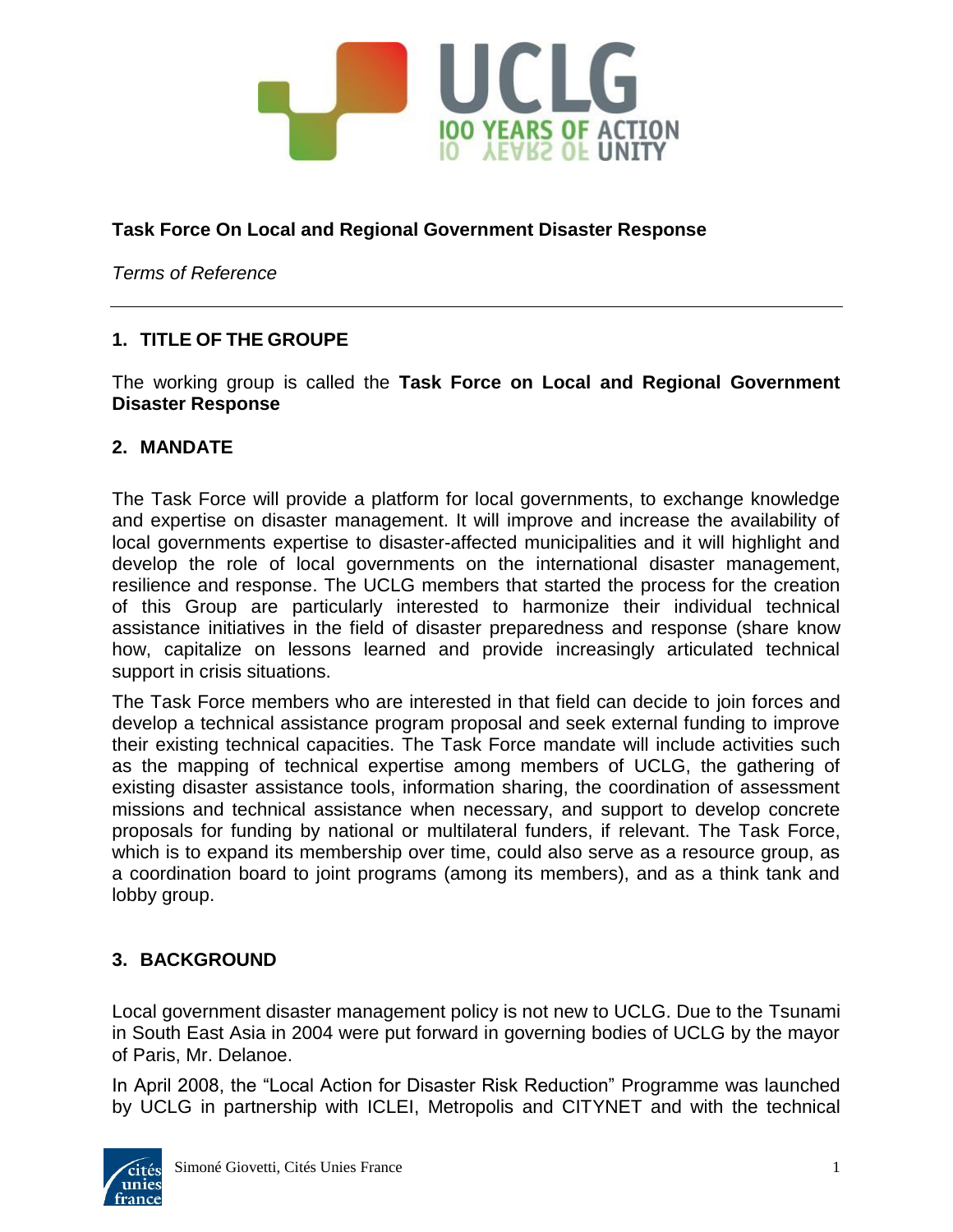support of the Earthquakes and Megacities Initiative (EMI). This initiative was created with the approval of the United Nations Secretariat for the implementation of the International Strategy for Disaster Reduction (UN-ISDR). The objective of the Programme, which has been running since, is to promote the adoption by local and regional governments of risk reduction policies and to promote their participation in the United Nations Global Platform for Disaster Risk Reduction, which was launched in 2007.

When disasters strike, local governments are the first line of response, often with wide ranging responsibilities but insufficient capacities to deal with them. Local governments are equally on the front line when it comes to anticipating, managing and reducing disaster risk, setting up or acting on early warning systems.

International disaster response efforts often lack a local governance dimension addressing specific needs of local governments. Members of United Cities and Local Governments have historically launched solidarity missions to crisis areas. They are convinced that this area of work should be developed under UCLG flag and in cooperation with strategic international partners. In order to improve the position and the action of local governments in the face of disaster and those dealing with the consequences of disaster, it has been proposed that a Task Force On local government disaster response is to be created under DCCD (Development Cooperation and City Diplomacy Committee). Initially made up of representatives of VNG, FCM, CUF and UMT, the city of Istanbul and UCLG MEWA, this body will help to stimulate debate, legitimize joint initiatives and engage new actors.

# **4. RESPONSABILITIES**

The Task Force on Local Government Disaster Response will incorporate the following aspects:

- Debate and support the preparation of UCLG policies in the field of local government disaster management;
- Discuss and validate quality standards and other collective approaches that are being prepared as part of joint Programs;
- Maintain / increase the capacity of UCLG members to technically mobilize when a disaster has taken place.
- Discuss / prepare opinions in relation to decision making / initiatives of UN agencies in the field of disaster management (with a clear relation to local government);
- Share approaches, tools, methodologies and knowledge on program development (for example: approaches, proposal templates, guiding principles, criteria for identification and selection of new program areas, etc.);
- Discuss new programming opportunities and exchange on strategies to assess and seize these opportunities;